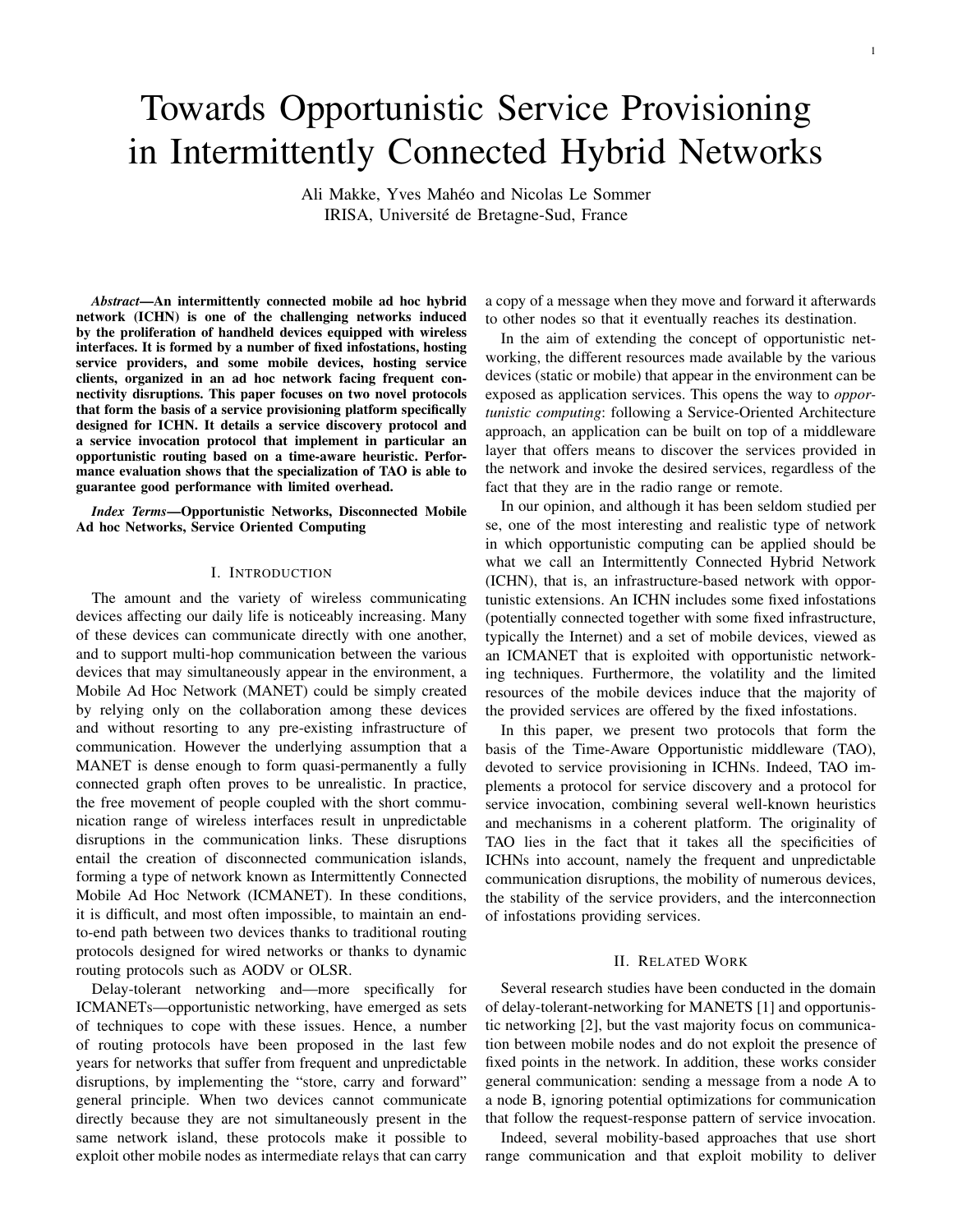data have been investigated. Some of them exploit the nonrandomness mobility behavior of special nodes [3] to deliver messages, while others rely on flooding-based approaches [4] to disseminate the messages over the network. On the other hand, several strategies and optimizations to control the replication of messages have been devised, for example by limiting the number of disseminated copies [5]. Some other works have investigated solutions relying on probabilistic and prediction techniques using context properties and history contacts to choose among a set of nodes the best relay(s) for each message that must be forwarded ([6], [7]). History-based algorithms can achieve high efficiency and delivery ratio, but have the major drawback of assuming that a node is able to register a large amount of contact information in its buffers.

As far as service provisioning is concerned, the research works described in the literature essentially focus on service discovery in dense MANETs, very few of them consider ICMANETs (e.g. [8], [9]) and, to our knowledge, none of the latter include fixed infostations in their studies. Despite the fact that these protocols consider the dynamicity of the targeted networks, they mainly assume the availability of a fully-connected underlying network which can support an endto-end path between any two nodes in the network. Obviously, such assumptions cannot be applied over ICHN, where the volatility of the devices, the short communication range of wireless interfaces, accompanied with the radio interference and the free movement of people, result low density networks with no guarantees on the end-to-end paths or on the reliability of communications. The provision of application services with this kind of opportunistic and asynchronous communications has been addressed so far only by a few research works [2], [10], [11], [12]. Mahéo and Said [12] and Conti and Kumar [2] focus on service provisioning in opportunistic networks composed solely of mobile nodes. In [12], the authors propose content-based service discovery and invocation solutions in order to exploit the redundancy of the services offered by the mobile devices that can move freely. Conti and Kumar [2] target networks relying on social interactions between mobile nodes that act as both clients and providers of services. Due to the volatility and the limited resources of the mobile devices, the number of relevant services that can be offered by these devices are limited in comparison to those that could be offered in hybrid networks. Unlike in [12] and [2], in [11] the services are provided by fixed infostations in limited geographic areas. In contrast with the environments we consider, in [11], the infostations are not connected together and nodes are aware of their own location. Finally, most of the above-presented works consider networks formed only of mobile devices. In contrast, TAO also takes into account the presence of some potential fixed devices in the network.

#### III. TAO PROTOCOLS

In this section, we explain how the specificities of ICHNs guide the design of the architecture of TAO, and describe the key aspects of the protocols. TAO is designed as couple of protocols which aim at supporting the discovery and invocation of software services to fulfill the specific requests of the clients roaming an ICHN network. In general, in the aim of accommodating the free mobility patterns of the nodes, both TAO protocols rely on the "store, carry and forward" principle to send and receive messages. Therefore, messages will be stored in the local caches of intermediate nodes, and the mobility of those nodes is exploited to bring messages closer to their destination.

### *A. Service Discovery in TAO*

Before being able to invoke a service hosted by an infostation, a client must be able to discover the existence of this service as well as its details. The TAO service discovery protocol (TAO-DIS) serves this purpose by allowing a client to automatically obtain the service descriptors produced and advertised by the providers in the network. Such descriptors consist in lists of properties that covers the functional and non functional aspects of service provision.

In ICHNs, infostations may be subject to a form of administrative grouping or clustering. In this paper, we consider that infostations form clusters. The infostations that are affiliated to one cluster are connected together and aware of the services proposed by each of them. Though, these infostations are unaware of the presence of other infostations in the network or of the services they provide.

The fastest way to inform all the nodes of the offered services is to perform an epidemic dissemination of the service advertisements over the whole network. However, this is a very costly operation for it imposes an excessive load on the network. In this respect, TAO-DIS proposes an optimization of the epidemic dissemination approach by benefiting from the compulsory presence of the periodic beaconing mechanism utilized for neighbor discovery in such networks. Indeed, by piggybacking the IDs of the provided services in the beacon messages and exchanging the actual descriptors of the services only when needed, we restrict the number of exchanged messages while maintaining the same dissemination performance. For that, we represent every service by a unique identifier or a "hashkey". Ensuring unique hashkeys is obtained by applying a hash function on the concatenation of the different properties describing the service and the infostation ID providing the service. Thus, for every service descriptor  $s_i$ , the hashkey generation process is defined by:

# $K_{s_i} = \mathcal{H}(Functional + NonFunctional + InformationID)$

Furthermore, since every infostation (or cluster of infostations) might provide more than one service, we define a "service guide" (SG) as a catalog that lists the descriptors of all the provided services by a cluster of infostations. The main components of the SG are a set of entries each of which details a provided service, the time tag that represents the creation date of this exact version of the SG, the cluster ID, and the unique SG hashkey defined by:

$$
K_{SG} = \mathcal{H}(\sum_{i=1}^{i=N} K_{s_i})
$$

Where  $\sum$  is the string concatenation operation and  $s_i$  is a service descriptor entry.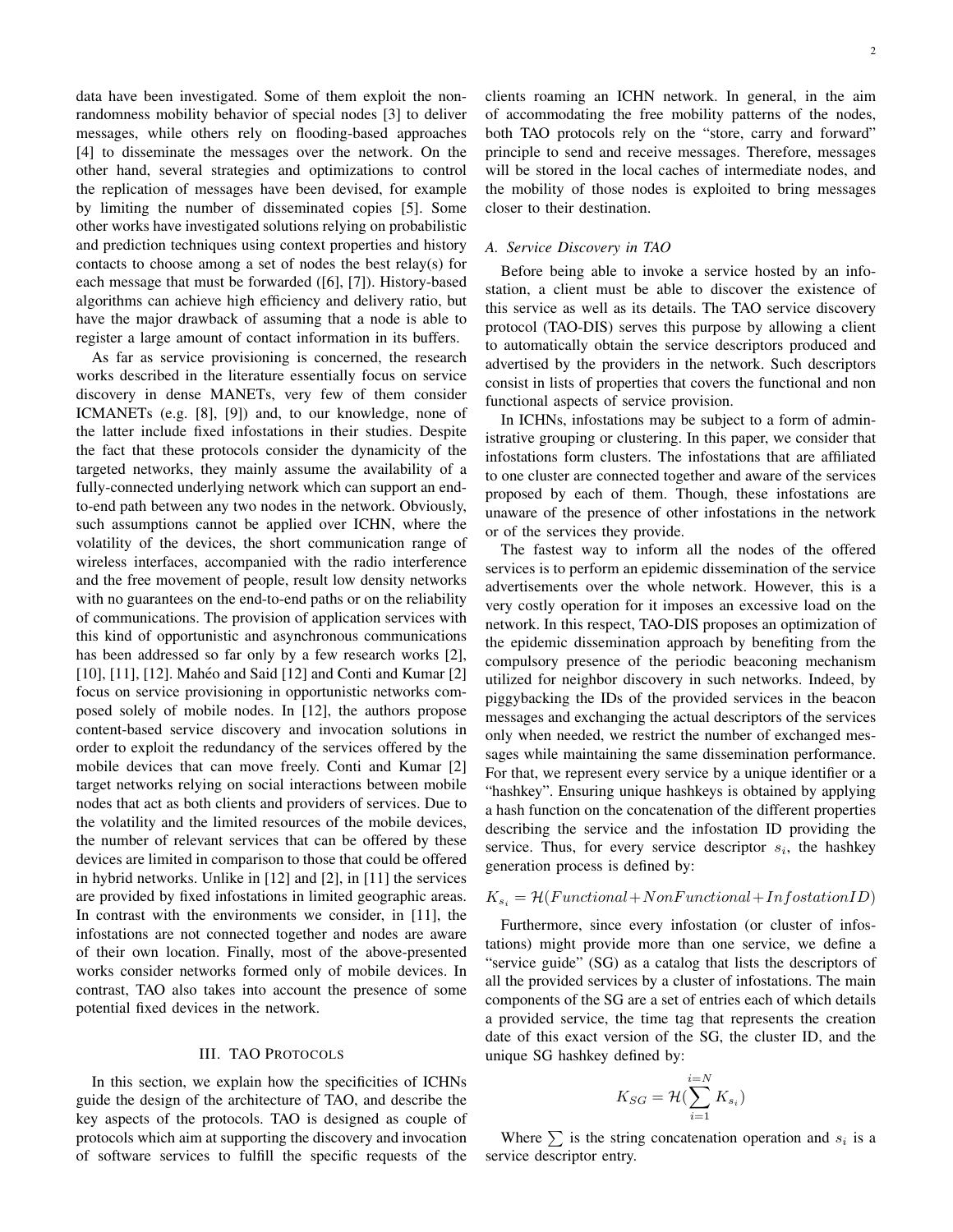In order to avoid the excessive exchange of unnecessary messages, we introduce the tuple <*SG hashkey, Cluster ID, Time Tag*> in the header of the beacon messages. Thus, the comparison between the SG hashkey already registered in the local cache of a node and the value received from a neighbor will result in sending the newest version of the SG only if any difference is detected between the two values. This difference requires a reaction only from the node in possession of the newer version of the SG, where this is decided by comparing the two time tags. Therefore, any change in the SG (addition, withdrawal or modification of a service descriptor) will yield a modification of the SG hashkey. As a result, the modified part of the SG is propagated as soon as it happens.

In summary, in TAO-DIS, we perform a controlled and opportunistic dissemination of service advertisements in the network, where the actual exchange of a SG only occurs when two nodes carrying two different versions of the same SG enter in the transmission range of each other.

## *B. Service Invocation in TAO*

The second part of TAO is an invocation protocol (TAO-INV) that allows a mobile client to send a request to a service provider and to receive a response back from this provider following the "store, carry and forward" principle. The primary objective behind the design of TAO-INV is estimating the ability of intermediate nodes to deliver the messages from a client device to the infostations as they represent the main providers of services in an ICHN.

When a client (or an application on the client's device) discovers the various services present in the network, it chooses the service that best matches its needs and generates an "invocation message" to invoke this service on its provider. In order to avoid the too costly epidemic forwarding of the invocation messages in the network, TAO-INV strives to evaluate the neighbors of a node (i.e., the nodes present in its transmission range) so as to classify them as *good* or *bad* carriers, in order to determine the number of copies that should be generated and the relay nodes that should contribute in transmitting these messages toward the infostation. A neighbor is considered a *good* carrier if it is capable of relaying the messages from the client closer to the infostation. In practice, TAO implements a time stamping-based heuristic that classifies a node as a *good* carrier if its last date of contact with an infostation is more recent than the others.

Consequently, the node sets a threshold equal to its last contact time with the infostation. The neighbors having a more recent contact time with the infostation are classified as good carriers and will receive copies of the invocation messages. In addition, the value of the threshold is augmented and set equal to the value of the most recent contact time of a neighbor with the infostation, in the aim of reducing the dissemination of the invocation messages.

However, as we target highly disrupted networks, it might be sometimes risky to forward copies exclusively to good carriers, especially if the source node is located remotely from an infostation, with a huge gap separating them. Hence, in TAO-INV, each mobile node has a stock of a few number of copies dedicated to bad carriers. This number of copies is limited in order to avoid network overload and resource consumption on mobile devices.

As introduced before, the only piece of information needed by TAO-INV to perform the selection process of good and bad carriers is the last contact time of the neighbors with an infostation. It is piggy-backed in the beacon messages that are periodically exchanged among the nodes in the network. By that, we limit the load imposed by TAO-INV on the network and eliminate the exchange of unnecessary messages.

After the infostation has received the invocation message, it generates a "service response" and destines it for the client that requested the service. In order to send the response back toward this client, the infostation relies on the information included in the invocation message it has just received. In fact, the invocation message records in its header the path it has traversed (i.e., the order of the nodes that have contributed in relaying it) to move from the client toward the infostation. Hence, TAO-INV implements a reverse source routing mechanism to build the path that should be traveled back by the response message from the infostation toward the client. If the source routing fails, because an intermediate node becomes unreachable, the carrier of the service response keeps this message in its local cache until encountering any of the nodes mentioned in the header of the service response message. All of the new carriers will try to resume the source routing process.

Finally, TAO-INV makes it possible to control the propagation of messages in the network using two parameters: a lifetime and a number of hops. When the lifetime is expired or when the number of hops is zero, the message is automatically removed from the local cache and will not be forwarded anymore. Moreover, in order to reduce the dissemination of service requests in the network, we have implemented in TAO-INV a network healing mechanism that exploits the request/response paradigm. When a carrier receives a response for a request it has locally, it removes the request from its local cache and stops forwarding this request. Thus, progressively, the request will no longer be forwarded in the network.

## IV. EVALUATION

In this section, we present the service discovery performance evaluation of TAO, discussing the obtained results in details. The metrics measured for TAO-INV are the *satisfaction ratio* (the number of service requests for which a client node receives a response over the total number of service requests sent by clients) and the *service delivery delay* (the delay between the emission of the service request and the actual reception of the corresponding service response). As for TAO-DIS, we measured the *average dissemination delay* (the delay between the emission of the SG by the infostation and its actual reception by the mobile clients). For both TAO-INV and TAO-DIS, we also evaluated the *network load*, i.e., the overall number of messages exchanged between nodes during the simulation. Only messages carrying data related to the protocols were counted.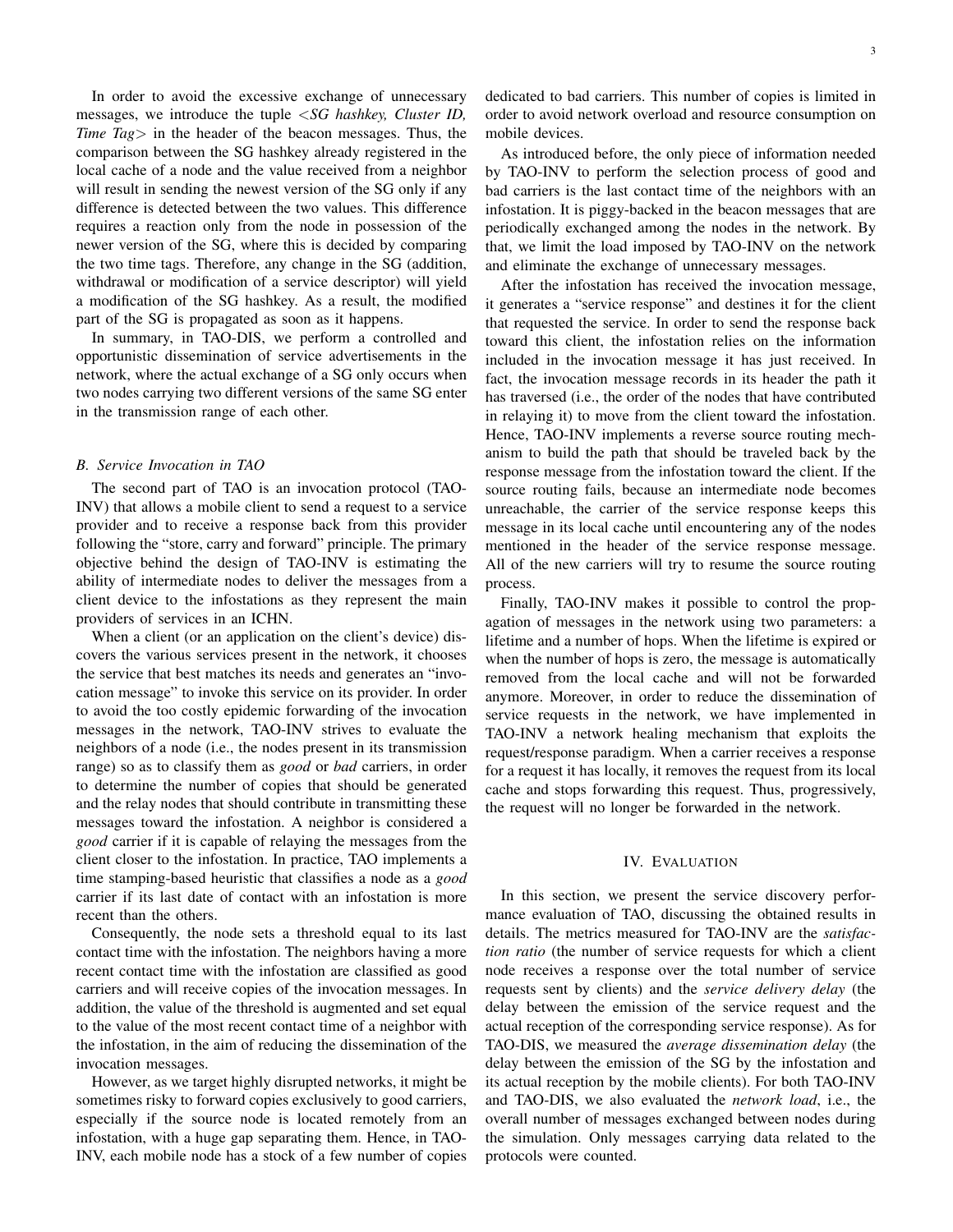

Figure 1. Evaluation of TAO-DIS: Average Dissemination Delay

### *A. Simulation Setup*

We used the OMNeT++ network simulator [13] to conduct experiments that involved service providers, service clients and simple relay nodes as well as a number of fixed infostations. A first series of simulations exploited purely simulated movements with up to 300 nodes. In an area of  $1 \text{ km}^2$ , a simple hybrid network was deployed, that was composed of one infostation (in the center of the area) and a set of mobile devices carried by pedestrians (moving according to a random way-point mobility model, with a speed set to 0.5 m/s). A subset of these pedestrians acted as clients that requested services from the infostation, the rest of the mobile devices serving as potential relays. The second environment was based on the exploitation of real movement data. We used a data set from the CRAWDAD repository that contains 92 GPS traces of movement of students in a campus [14]. Combined with the use of OMNeT++ simulator, this makes it possible to take into account low-level constraints (MAC level and physical level). plots number of messages over timeFor the sake of comparison with the artificial environment, we added 3 infostations in the  $4\times4$  km<sup>2</sup> area, so that the infostations were distant from each other by more than 1 km. Again, roles of clients and relays were assigned to the mobile nodes.

In both simulation environments, the communication range of the mobile devices and of the infostation was set approximately to 30 m. In the experiments aiming at evaluating TAO-INV, the mobile clients invoked the desired services every 3 minutes, omitting some requests randomly. For the evaluation of TAO-DIS, the number of services descriptors produced by the infostation varied between 1 and 3. We did not assign a lifetime and a maximum number of hops to the messages as these values are directly related with the nature of the provided services and their relative applications. Thus, the number of messages that roam the network increases continuously during the simulation. A warm up period of 10 minutes was used in the beginning of the simulations before the infostation started to generate the SG (respectively before clients started to generate request messages). Each simulation ran then during one hour before the infostation ceased to produce service descriptors (respectively clients ceased to emit invocation requests). Finally, the simulation proceeded for 10 minutes to allow all the messages to be delivered. In these simulations we consider an infinite buffer size for both mobile devices and infostations.



Figure 2. Evaluation of TAO-DIS: Network Load

#### *B. Evaluation of TAO-DIS*

For a first evaluation of TAO-DIS, we focused on the average delay of dissemination of the SG. The curves in Figure 1 show the cumulative percentage of clients that have received the SG with respect to time, for four densities of mobiles nodes. In this case study, the infostation generated one SG at time = 600 seconds. The epidemic nature of the dissemination of the SG can be observed (the performance is actually very close to the one of a plain flooding). Expectedly, TAO-DIS can benefit from the impact of the density of the network on the efficiency of the dissemination. For example, to reach 95% of the nodes, 1150 s are required with 50 nodes, whereas 275 s are sufficient with 300 nodes).

In the next experiment we focused our attention on the total volume of traffic generated by all the nodes present in the network in order to ensure a full dissemination of the SG. We considered two case studies: in the first one the infostation generated only one SG at the beginning of the experiment, while in the second one the infostation produced three different service descriptors in three successive steps, thus leading to three different versions of the SG. We introduced a 1000-second time gap between the generation of the service descriptors in order to track the dissemination of each version of the SG. Moreover, in each case study we varied the number of mobile nodes forming the network from 50 to 300 to change the density of the network and thus the rate of contact among the different nodes in the network. Figure 2 plots the evolution of the total number of exchanged SG update messages over time. It is easy to see that, as the number of mobile nodes forming the network increases (from 50 to 300 in our case), the dissemination speed of the SG significantly increases. Nevertheless, we notice that our protocol retains its scalability: the number of exchanged messages remains of the order of the number of nodes roaming the network. On the other hand, coherent with what was observed before, when the density of the network is low, the speed of dissemination of the SG is low as we notice that the exchange of messages was stretched over a larger period of time. These results are